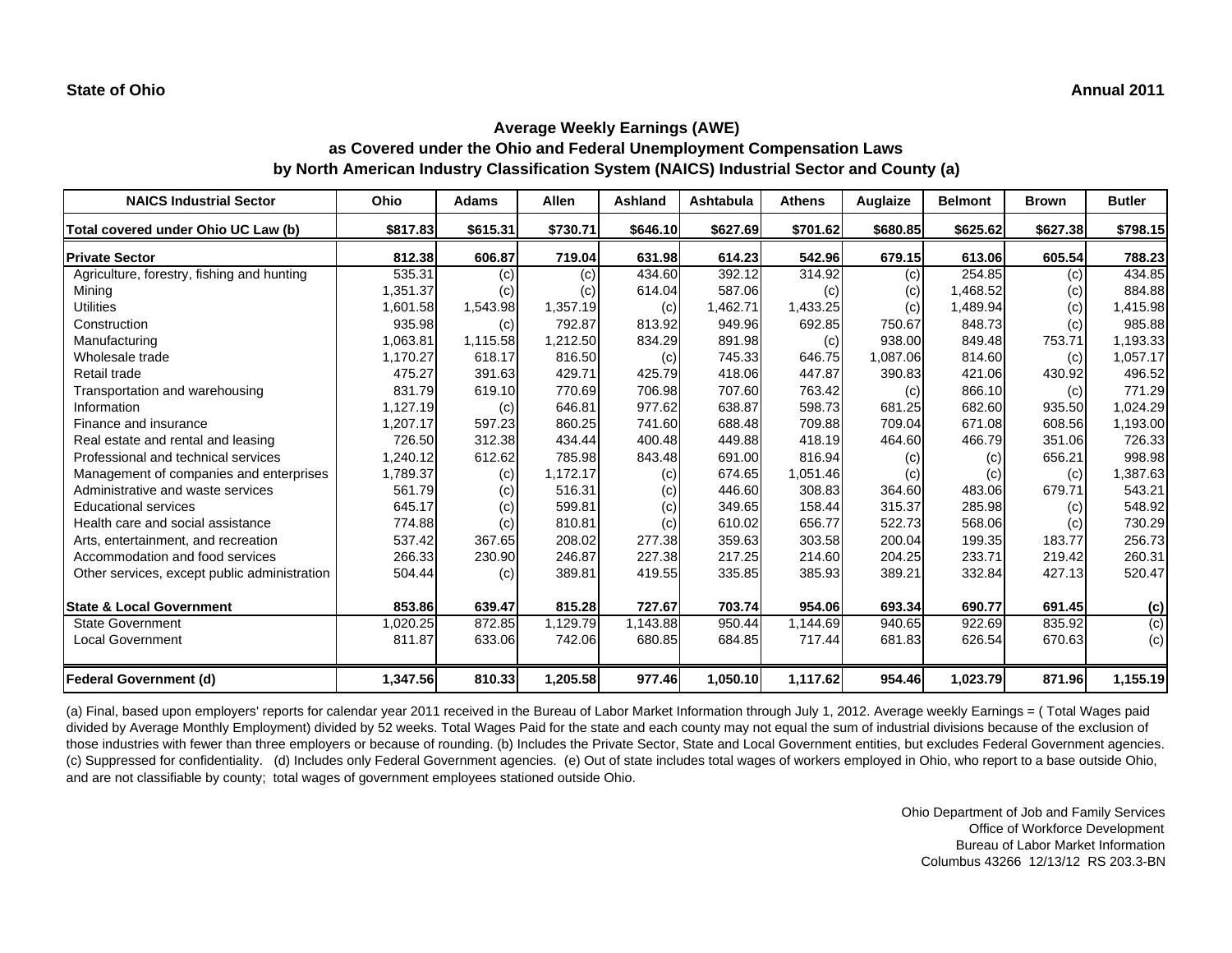| <b>NAICS Industrial Sector</b>               | Carroll  | Champaign | <b>Clark</b> | <b>Clermont</b> | <b>Clinton</b> | <b>Columbiana</b> | Coshocton | Crawford | Cuyahoga | <b>Darke</b> |
|----------------------------------------------|----------|-----------|--------------|-----------------|----------------|-------------------|-----------|----------|----------|--------------|
| Total covered under Ohio UC Law (b)          | \$560.54 | \$683.92  | \$658.21     | \$734.38        | \$719.29       | \$600.00          | \$650.67  | \$627.83 | \$926.21 | \$642.71     |
| <b>Private Sector</b>                        | 555.63   | 681.12    | 649.75       | 726.96          | 716.71         | 587.12            | 652.08    | 612.81   | 924.19   | 639.58       |
| Agriculture, forestry, fishing and hunting   | (c)      | (c)       | 584.83       | 426.27          | 338.85         | 403.46            | 566.35    | (c)      | 452.25   | (c)          |
| Mining                                       | (C)      | (c)       | 1,008.35     | 871.31          | 1,298.62       | 980.35            | 1,595.25  | (c)      | 1,318.12 | (c)          |
| <b>Utilities</b>                             | 1,240.42 | (c)       | (c)          | 1,530.90        | (c)            | 1,561.83          | 1,601.10  | (c)      | 1,596.12 | 1,457.81     |
| Construction                                 | 597.96   | 673.17    | 707.85       | 809.71          | 775.94         | 681.62            | 711.02    | 697.27   | 1,046.50 | 758.83       |
| Manufacturing                                | 792.40   | 998.48    | 967.00       | 1,039.85        | 934.58         | 751.88            | 839.87    | 775.81   | 1,171.42 | 846.85       |
| Wholesale trade                              | 589.25   | 768.58    | (c)          | 1,361.63        | (c)            | 838.17            | 616.15    | 710.56   | 1,257.25 | 781.50       |
| Retail trade                                 | 458.58   | 434.56    | 428.38       | 478.42          | 442.87         | 453.48            | 398.75    | 452.67   | 490.88   | 422.48       |
| Transportation and warehousing               | 869.67   | (c)       | 811.63       | 885.13          | 934.96         | 800.08            | 638.27    | (c)      | 878.63   | 766.62       |
| Information                                  | 717.27   | 695.00    | 877.35       | 1,443.04        | 710.37         | 744.58            | 734.31    | 619.00   | 1,224.17 | 525.52       |
| Finance and insurance                        | 562.25   | 724.04    | 657.96       | 1,266.46        | 863.02         | 698.15            | 657.52    | 894.10   | 1,440.83 | 821.98       |
| Real estate and rental and leasing           | 354.37   | 408.69    | 581.12       | 654.92          | 401.94         | 390.67            | 472.87    | 434.73   | 868.46   | 441.25       |
| Professional and technical services          | 570.56   | 1,158.58  | 767.35       | 893.58          | 882.67         | 637.90            | (c)       | 652.37   | 1,378.58 | (c)          |
| Management of companies and enterprises      | (c)      | (c)       | 1,235.19     | 1,431.27        | 1,357.44       | 881.13            | (c)       | (c)      | 1,807.69 | (c)          |
| Administrative and waste services            | 378.54   | (c)       | 366.73       | 551.17          | 381.04         | 510.29            | 445.65    | (c)      | 633.98   | 446.27       |
| <b>Educational services</b>                  | (c)      | (c)       | 729.88       | 452.38          | (c)            | 557.04            | 259.73    | (c)      | 697.38   | 326.13       |
| Health care and social assistance            | (c)      | (c)       | 657.23       | 642.50          | (c)            | 593.06            | 557.02    | (c)      | 854.56   | 595.67       |
| Arts, entertainment, and recreation          | 167.23   | 264.42    | 308.50       | 310.37          | 290.04         | 216.71            | 230.02    | 255.27   | 1,108.60 | 211.58       |
| Accommodation and food services              | 201.67   | 265.60    | 253.25       | 270.71          | 233.90         | 210.87            | 221.42    | 198.02   | 295.50   | 204.33       |
| Other services, except public administration | 349.25   | 258.79    | 591.79       | 472.39          | 470.22         | 471.34            | 359.27    | 298.90   | 566.05   | 297.81       |
| <b>State &amp; Local Government</b>          | 583.53   | 694.59    | 711.81       | 779.35          | 735.36         | 673.37            | 642.64    | 718.03   | 941.61   | 664.14       |
| <b>State Government</b>                      | 957.27   | 913.60    | 939.08       | 751.60          | 1,043.12       | 999.27            | 904.00    | 1.076.62 | 1,162.50 | 865.88       |
| <b>Local Government</b>                      | 571.62   | 688.71    | 705.46       | 782.35          | 708.71         | 643.48            | 634.81    | 688.62   | 928.29   | 660.29       |
| <b>Federal Government (d)</b>                | 781.85   | 859.54    | 1,166.62     | 1,194.96        | 1,222.54       | 1,212.08          | 1,012.31  | 962.81   | 1,387.54 | 930.15       |

(a) Final, based upon employers' reports for calendar year 2011 received in the Bureau of Labor Market Information through July 1, 2012. Average weekly Earnings = ( Total Wages paid divided by Average Monthly Employment) divided by 52 weeks. Total Wages Paid for the state and each county may not equal the sum of industrial divisions because of the exclusion of those industries with fewer than three employers or because of rounding. (b) Includes the Private Sector, State and Local Government entities, but excludes Federal Government agencies. (c) Suppressed for confidentiality. (d) Includes only Federal Government agencies. (e) Out of state includes total wages of workers employed in Ohio, who report to a base outside Ohio, and are not classifiable by county; total wages of government employees stationed outside Ohio.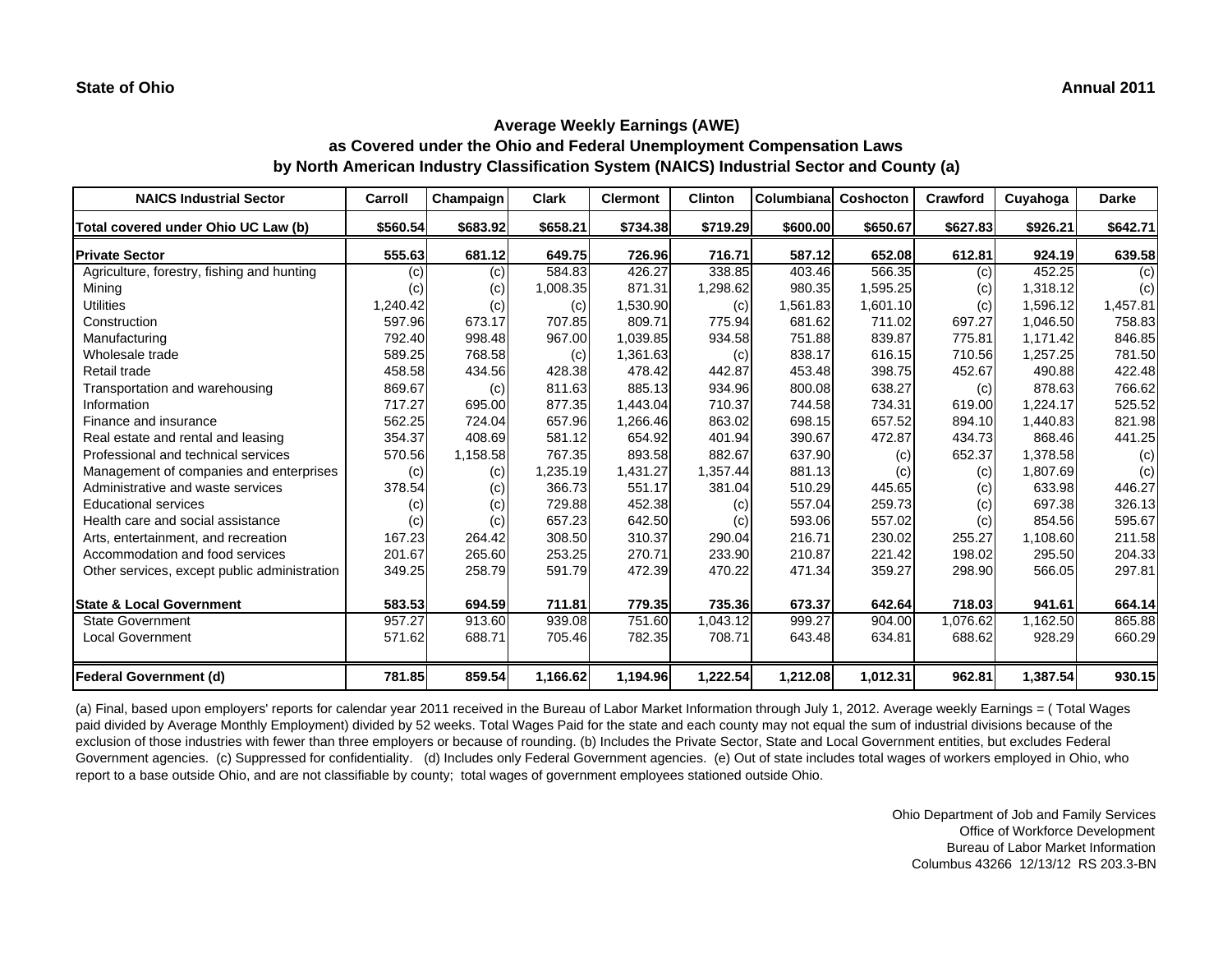| <b>NAICS Industrial Sector</b>               | <b>Defiance</b> | <b>Delaware</b> | Erie     | <b>Fairfield</b> | <b>Fayette</b> | <b>Franklin</b> | <b>Fulton</b> | Gallia   | Geauga   | Greene         |
|----------------------------------------------|-----------------|-----------------|----------|------------------|----------------|-----------------|---------------|----------|----------|----------------|
| Total covered under Ohio UC Law (b)          | \$717.46        | \$914.40        | \$656.65 | \$635.19         | \$578.54       | \$905.92        | \$676.52      | \$684.96 | \$724.35 | \$779.44       |
| <b>Private Sector</b>                        | 717.85          | 917.75          | 633.44   | 604.04           | 558.10         | 888.65          | 683.90        | 682.62   | 722.21   | 753.83         |
| Agriculture, forestry, fishing and hunting   | 555.77          | (c)             | (c)      | 650.17           | 541.17         | 672.60          | (c)           | (c)      | (c)      | (c)            |
| Mining                                       | (c)             | (c)             | (c)      | 914.17           | (c)            | 1,050.48        | (c)           | (c)      | (c)      | (c)            |
| <b>Utilities</b>                             | 1,147.60        | 1,503.12        | (c)      | 1,259.52         | (c)            | 1,735.25        | (c)           | 1,530.15 | (c)      | (c)            |
| Construction                                 | 692.17          | 906.52          | 831.62   | 734.46           | 815.96         | 1,023.06        | 932.67        | 798.15   | 833.19   | 859.50         |
| Manufacturing                                | 1,209.96        | 1.093.77        | 1,096.29 | 927.96           | 870.92         | 1,077.46        | 904.31        | 856.50   | 943.48   | 1,041.23       |
| Wholesale trade                              | 920.65          | 1,165.06        | 950.12   | 899.88           | (c)            | 1,173.75        | 837.06        | 445.33   | 1,030.08 | 1,226.12       |
| Retail trade                                 | 432.25          | 452.85          | 417.60   | 422.81           | 356.62         | 553.31          | 438.06        | 430.62   | 481.90   | 430.00         |
| Transportation and warehousing               | 723.71          | 1,114.23        | (c)      | 696.08           | 718.71         | 956.10          | (c)           | 909.67   | (c)      | (c)            |
| Information                                  | 705.69          | 1.221.77        | 654.17   | 676.67           | 692.04         | 1,276.31        | 568.06        | 686.94   | 699.12   | 1,175.54       |
| Finance and insurance                        | 858.33          | 1,540.65        | 893.83   | 703.00           | 762.85         | 1,291.44        | 758.71        | 804.96   | 1,010.37 | 1,040.75       |
| Real estate and rental and leasing           | 390.15          | 657.73          | 456.08   | 496.63           | 550.54         | 795.29          | 513.19        | 472.54   | 738.40   | 551.44         |
| Professional and technical services          | 867.13          | 1,558.75        | 843.98   | 793.02           | (c)            | 1,371.33        | 631.60        | (c)      | 976.38   | 1,487.50       |
| Management of companies and enterprises      | 1,072.62        | 1,893.00        | 1,183.94 | 1,377.08         | (c)            | 1,942.67        | 715.12        | (c)      | 1,573.96 | 889.71         |
| Administrative and waste services            | 446.31          | 639.38          | 415.83   | 568.54           | 386.00         | 603.67          | 322.96        | 354.37   | 806.17   | 631.06         |
| <b>Educational services</b>                  | (c)             | 742.85          | 334.94   | 412.10           | (c)            | 704.08          | (c)           | (c)      | 584.04   | 704.98         |
| Health care and social assistance            | (c)             | 738.42          | 757.83   | 726.90           | (c)            | 825.46          | (c)           | (c)      | 643.44   | 694.67         |
| Arts, entertainment, and recreation          | 173.40          | 362.12          | 444.75   | 291.15           | 265.94         | 534.08          | 204.29        | 269.10   | 320.73   | 296.96         |
| Accommodation and food services              | 209.85          | 300.71          | 261.44   | 251.56           | 241.67         | 312.13          | 203.71        | 246.42   | 227.37   | 271.15         |
| Other services, except public administration | 371.93          | 511.95          | 389.93   | 497.98           | 331.22         | 652.27          | 402.63        | 461.47   | 523.95   | 425.44         |
| <b>State &amp; Local Government</b>          | 714.67          | 883.86          | 804.28   | 799.23           | 691.65         | 1,000.37        | 636.66        | 696.35   | 738.63   | (c)            |
| <b>State Government</b>                      | 1,055.13        | 1.060.60        | 810.98   | 910.00           | 846.83         | 1,023.69        | 1.097.27      | 792.21   | 923.23   | $\overline{c}$ |
| <b>Local Government</b>                      | 701.17          | 864.21          | 802.37   | 781.83           | 687.37         | 977.60          | 612.54        | 662.33   | 726.94   | (c)            |
| <b>Federal Government (d)</b>                | 936.13          | 1,074.25        | 1,335.75 | 1,103.62         | 1,035.35       | 1,311.04        | 928.88        | 880.65   | 994.00   | 1,564.60       |

(a) Final, based upon employers' reports for calendar year 2011 received in the Bureau of Labor Market Information through July 1, 2012. Average weekly Earnings = ( Total Wages paid divided by Average Monthly Employment) divided by 52 weeks. Total Wages Paid for the state and each county may not equal the sum of industrial divisions because of the exclusion of those industries with fewer than three employers or because of rounding. (b) Includes the Private Sector, State and Local Government entities, but excludes Federal Government agencies. (c) Suppressed for confidentiality. (d) Includes only Federal Government agencies. (e) Out of state includes total wages of workers employed in Ohio, who report to a base outside Ohio, and are not classifiable by county; total wages of government employees stationed outside Ohio.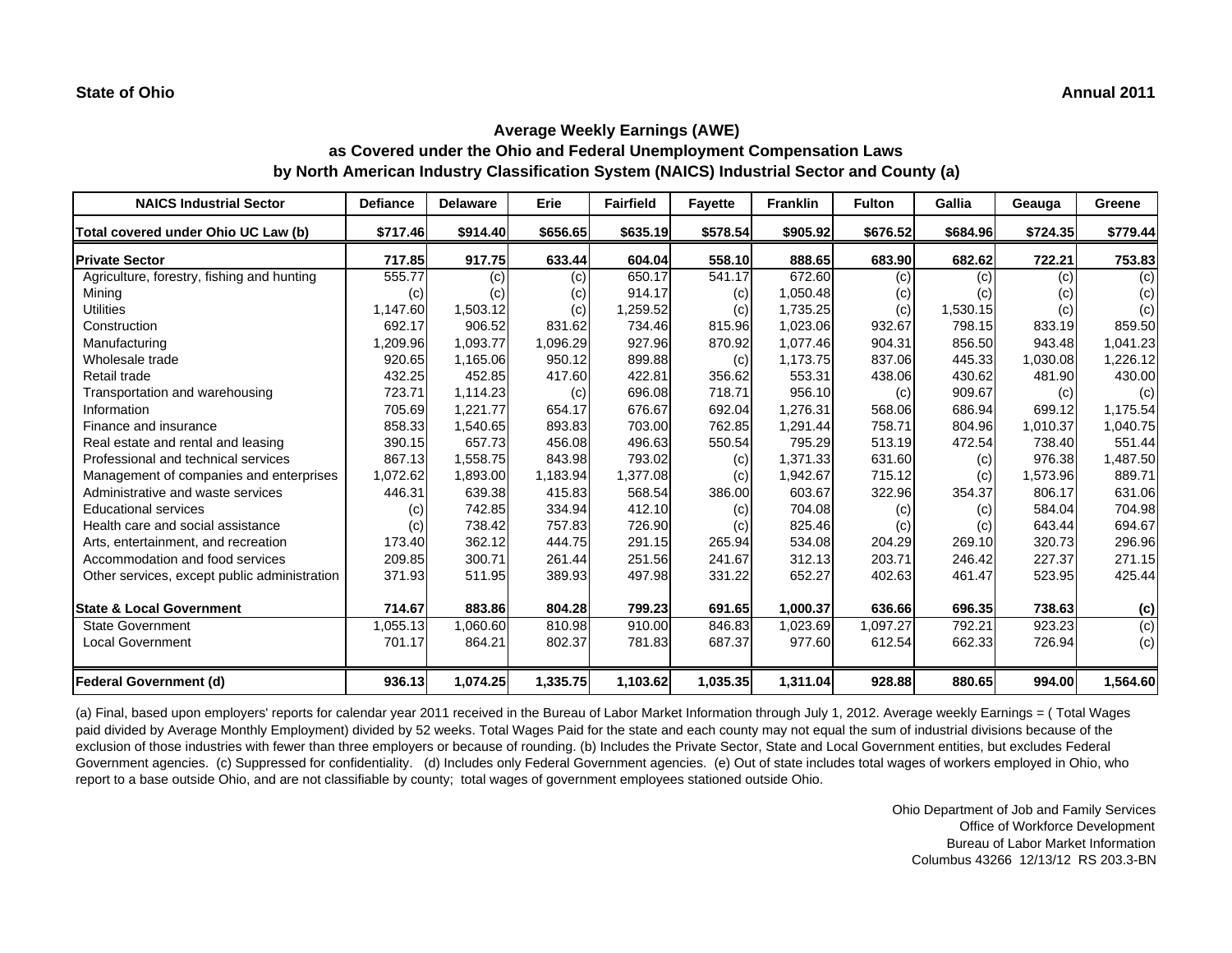| <b>NAICS Industrial Sector</b>               | <b>Guernsey</b> | <b>Hamilton</b> | <b>Hancock</b> | Hardin   | <b>Harrison</b> | Henry    | Highland | <b>Hocking</b> | <b>Holmes</b> | <b>Huron</b> |
|----------------------------------------------|-----------------|-----------------|----------------|----------|-----------------|----------|----------|----------------|---------------|--------------|
| Total covered under Ohio UC Law (b)          | \$643.81        | \$990.90        | \$794.12       | \$631.92 | \$594.94        | \$667.90 | \$585.31 | \$580.27       | \$575.19      | \$683.67     |
| <b>Private Sector</b>                        | 627.88          | 997.42          | 799.10         | 641.88   | 605.60          | 666.94   | 557.23   | 511.44         | 565.06        | 681.81       |
| Agriculture, forestry, fishing and hunting   | (c)             | 545.67          | 518.77         | 619.92   | 426.58          | (c)      | 535.85   | 442.92         | 509.10        | 507.00       |
| Mining                                       | (c)             | 1,012.98        | (c)            | (c)      | 1,268.50        | (c)      | 717.96   | 606.81         | 853.85        | (c)          |
| <b>Utilities</b>                             | 1,355.81        | 1,486.40        | 1,451.17       | 1,283.19 | (c)             | (c)      | 1,042.71 | 533.71         | (c)           | (c)          |
| Construction                                 | 1,046.83        | 999.42          | (c)            | 562.12   | 620.00          | 882.96   | 756.88   | 665.31         | 633.08        | 982.02       |
| Manufacturing                                | 889.10          | 1.269.92        | 942.60         | 852.48   | 678.35          | 947.42   | 753.40   | 791.69         | 632.96        | 833.42       |
| Wholesale trade                              | 835.67          | 1,393.25        | 999.12         | 960.42   | 758.29          | (c)      | 600.44   | 981.56         | 474.58        | (c)          |
| Retail trade                                 | 421.25          | 496.50          | 461.35         | 389.56   | 329.21          | 403.31   | 425.87   | 400.38         | 441.87        | 428.60       |
| Transportation and warehousing               | 653.04          | 786.13          | 866.31         | 759.69   | (c)             | 719.33   | 862.46   | 581.25         | (c)           | 760.67       |
| Information                                  | 576.42          | 1,386.58        | 756.94         | 495.29   | 699.83          | 718.75   | 746.21   | 536.98         | 580.88        | 701.81       |
| Finance and insurance                        | 752.23          | 1,410.60        | 914.08         | 624.71   | 491.83          | 741.37   | 751.83   | 677.92         | 743.08        | 719.31       |
| Real estate and rental and leasing           | 407.06          | 920.83          | 636.13         | 433.21   | 392.27          | 566.77   | 409.56   | 365.65         | 499.44        | 454.48       |
| Professional and technical services          | (c)             | 1,310.62        | 952.12         | 669.35   | 592.17          | 688.12   | (c)      | 527.52         | (c)           | 737.46       |
| Management of companies and enterprises      | (c)             | 2,075.56        | 1,300.42       | (c)      | (c)             | (c)      | (c)      | (c)            | (c)           | 908.79       |
| Administrative and waste services            | 295.58          | 636.12          | 451.04         | 327.90   | (c)             | 405.90   | 248.29   | 423.17         | 563.87        | 514.06       |
| <b>Educational services</b>                  | 329.04          | 641.06          | 757.38         | (c)      | (c)             | 311.21   | 237.46   | (c)            | (c)           | 313.56       |
| Health care and social assistance            | 609.06          | 910.50          | 760.52         | (c)      | (c)             | 506.88   | 601.21   | (c)            | (c)           | 755.79       |
| Arts, entertainment, and recreation          | 249.42          | 969.21          | 254.98         | 147.96   | 240.56          | 172.69   | (c)      | 287.69         | 259.96        | 253.29       |
| Accommodation and food services              | 252.85          | 298.69          | 239.63         | 276.69   | 168.37          | 194.98   | (c)      | 247.54         | 234.38        | 205.25       |
| Other services, except public administration | 403.30          | 548.96          | 434.00         | 321.02   | 319.15          | 312.46   | 289.31   | 321.97         | 505.91        | 386.83       |
| <b>State &amp; Local Government</b>          | 721.83          | 921.39          | 738.40         | 589.30   | 556.78          | 671.89   | 666.85   | 760.94         | 673.57        | 696.86       |
| <b>State Government</b>                      | 023.15          | 972.12          | 1,054.52       | 926.73   | 1,001.17        | 837.33   | 851.60   | 1,119.60       | 898.21        | 1,048.10     |
| <b>Local Government</b>                      | 627.21          | 908.98          | 718.67         | 581.62   | 524.27          | 668.50   | 659.46   | 676.79         | 668.46        | 686.92       |
| <b>Federal Government (d)</b>                | 965.71          | 1,417.44        | 1,062.58       | 859.31   | 848.00          | 862.46   | 900.02   | 888.81         | 899.50        | 903.63       |

(a) Final, based upon employers' reports for calendar year 2011 received in the Bureau of Labor Market Information through July 1, 2012. Average weekly Earnings = ( Total Wages paid divided by Average Monthly Employment) divided by 52 weeks. Total Wages Paid for the state and each county may not equal the sum of industrial divisions because of the exclusion of those industries with fewer than three employers or because of rounding. (b) Includes the Private Sector, State and Local Government entities, but excludes Federal Government agencies. (c) Suppressed for confidentiality. (d) Includes only Federal Government agencies. (e) Out of state includes total wages of workers employed in Ohio, who report to a base outside Ohio, and are not classifiable by county; total wages of government employees stationed outside Ohio.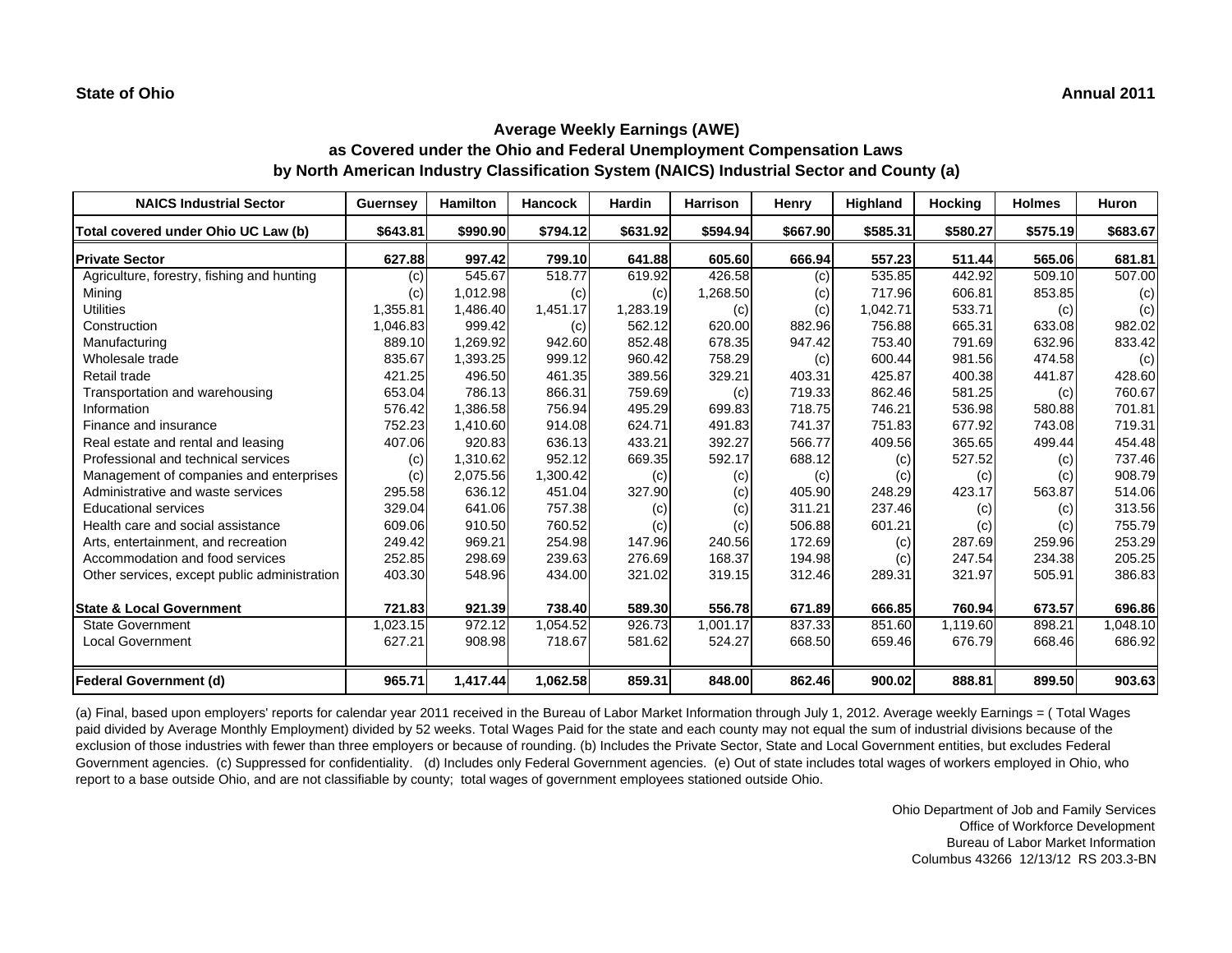| <b>NAICS Industrial Sector</b>               | <b>Jackson</b> | <b>Jefferson</b> | Knox     | Lake     | Lawrence | Licking  | Logan    | Lorain   | Lucas    | <b>Madison</b> |
|----------------------------------------------|----------------|------------------|----------|----------|----------|----------|----------|----------|----------|----------------|
| Total covered under Ohio UC Law (b)          | \$602.02       | \$678.27         | \$725.27 | \$802.00 | \$559.65 | \$691.29 | \$762.52 | \$747.19 | \$795.48 | \$717.63       |
| <b>Private Sector</b>                        | 585.02         | 687.31           | 732.88   | 802.25   | 528.00   | 674.90   | 770.85   | 735.65   | 769.00   | 675.56         |
| Agriculture, forestry, fishing and hunting   | 544.52         | (c)              | 489.63   | 502.79   | (c)      | 525.63   | 478.69   | 541.19   | 444.67   | 538.02         |
| Mining                                       | 921.88         | (c)              | 668.37   | 1,190.00 | (c)      | 843.79   | 1,188.88 | 847.29   | 1,357.17 | (c)            |
| <b>Utilities</b>                             | (c)            | 1,690.00         | 1,156.83 | 1,873.52 | 1,082.69 | 1,238.06 | 1,025.08 | 1,471.60 | 1,622.87 | (c)            |
| Construction                                 | 914.60         | 1,019.94         | 1,130.94 | 925.73   | 882.48   | 799.96   | 785.04   | 801.48   | 1,073.29 | 754.10         |
| Manufacturing                                | 680.13         | 1,034.02         | 1,121.38 | 1,318.06 | (c)      | 893.81   | 1,243.08 | 1,163.38 | 1,248.56 | 874.15         |
| Wholesale trade                              | 688.00         | 765.10           | 827.48   | 1,078.75 | 763.31   | 887.94   | 968.04   | 1,036.10 | 1,073.00 | (c)            |
| Retail trade                                 | 406.73         | 399.13           | 433.71   | 455.23   | 418.62   | 498.00   | 416.87   | 448.21   | 476.08   | 502.71         |
| Transportation and warehousing               | (c)            | 700.54           | 581.81   | 602.21   | 801.62   | 992.12   | 685.54   | 743.10   | 726.44   | 802.58         |
| Information                                  | 666.40         | 708.37           | 839.13   | 1.041.63 | 981.25   | 779.69   | 691.15   | 740.88   | 905.96   | 1,004.31       |
| Finance and insurance                        | 652.92         | 572.83           | 660.29   | 826.19   | 590.50   | 988.71   | 649.42   | 801.10   | 1,175.06 | 678.31         |
| Real estate and rental and leasing           | 475.23         | 466.90           | 448.06   | 593.38   | 394.13   | 572.75   | 548.33   | 553.69   | 614.02   | 364.19         |
| Professional and technical services          | 477.96         | 691.15           | 913.52   | 999.65   | 657.65   | 1,184.15 | 694.31   | 997.79   | 1,043.10 | 1,016.50       |
| Management of companies and enterprises      | 585.75         | 2,090.27         | 676.29   | 1,566.92 | 1,063.50 | 886.92   | 1,232.63 | 1,505.40 | 1,725.83 | (c)            |
| Administrative and waste services            | 582.02         | 568.67           | 534.48   | 521.38   | 451.23   | 467.21   | 417.58   | 506.13   | 484.90   | (c)            |
| <b>Educational services</b>                  | 266.37         | (c)              | 901.73   | 458.77   | 242.75   | 1,050.38 | 189.75   | 771.58   | 571.52   | (c)            |
| Health care and social assistance            | 680.31         | (c)              | 602.62   | 680.90   | 439.27   | 670.17   | 650.10   | 737.37   | 833.83   | (c)            |
| Arts, entertainment, and recreation          | 273.83         | 317.88           | 319.58   | 329.87   | 254.58   | 346.12   | 253.88   | 274.56   | 344.65   | 250.77         |
| Accommodation and food services              | 215.63         | 225.35           | 225.81   | 242.56   | 254.96   | 247.75   | 216.23   | 242.06   | 247.85   | 237.96         |
| Other services, except public administration | 333.89         | 387.58           | 379.14   | 493.99   | 405.28   | 417.25   | 474.66   | 464.56   | 454.11   | 444.27         |
| <b>State &amp; Local Government</b>          | 703.73         | 628.18           | (c)      | 800.14   | 665.85   | 786.62   | 705.02   | 810.17   | 990.62   | 862.39         |
| <b>State Government</b>                      | 1,060.54       | 1,030.33         | (c)      | 1,055.75 | 610.12   | 1,061.65 | 889.88   | 1,002.33 | 1,110.85 | 1,048.58       |
| <b>Local Government</b>                      | 660.40         | 619.31           | (c)      | 798.13   | 673.10   | 751.98   | 697.60   | 793.67   | 936.98   | 735.71         |
| <b>Federal Government (d)</b>                | 911.46         | 1,061.63         | 971.35   | 1,233.98 | 958.15   | 1,197.44 | 1,061.98 | 1,987.62 | 1,250.69 | 986.96         |

(a) Final, based upon employers' reports for calendar year 2011 received in the Bureau of Labor Market Information through July 1, 2012. Average weekly Earnings = ( Total Wages paid divided by Average Monthly Employment) divided by 52 weeks. Total Wages Paid for the state and each county may not equal the sum of industrial divisions because of the exclusion of those industries with fewer than three employers or because of rounding. (b) Includes the Private Sector, State and Local Government entities, but excludes Federal Government agencies. (c) Suppressed for confidentiality. (d) Includes only Federal Government agencies. (e) Out of state includes total wages of workers employed in Ohio, who report to a base outside Ohio, and are not classifiable by county; total wages of government employees stationed outside Ohio.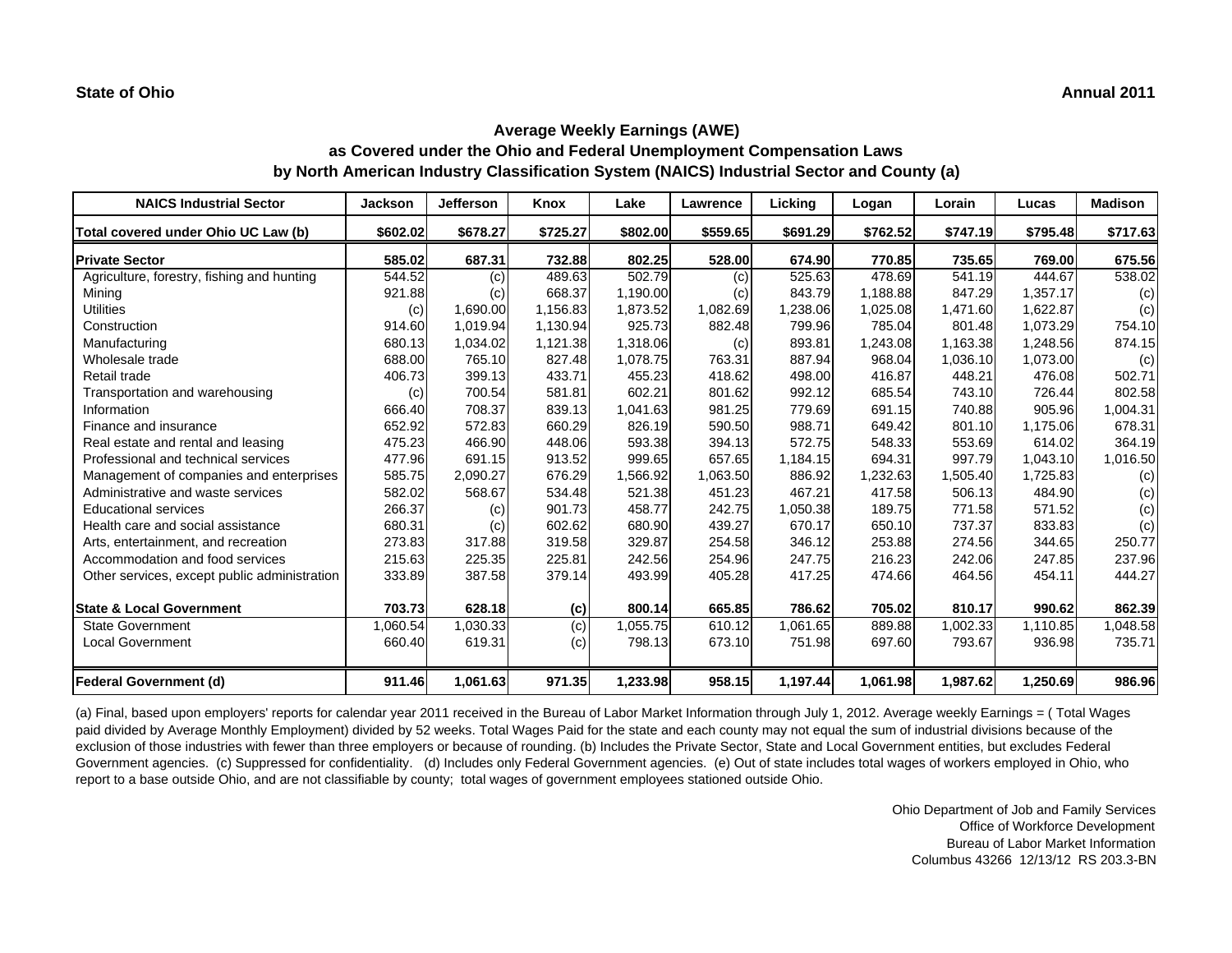| <b>NAICS Industrial Sector</b>               | <b>Mahoning</b> | <b>Marion</b> | <b>Medina</b> | <b>Meigs</b> | <b>Mercer</b> | Miami    | <b>Monroe</b> | Montgomery | Morgan   | <b>Morrow</b> |
|----------------------------------------------|-----------------|---------------|---------------|--------------|---------------|----------|---------------|------------|----------|---------------|
| Total covered under Ohio UC Law (b)          | \$656.15        | \$698.40      | \$702.19      | \$542.27     | \$633.27      | \$703.69 | \$721.23      | \$795.90   | \$583.75 | \$603.85      |
| <b>Private Sector</b>                        | 629.75          | 673.54        | 690.75        | 530.08       | 623.71        | 693.83   | 769.19        | 787.60     | 579.98   | 573.10        |
| Agriculture, forestry, fishing and hunting   | 475.44          | (c)           | 462.12        | 280.48       | (c)           | (c)      | (c)           | 695.50     | 916.71   | (c)           |
| Mining                                       | 1,203.58        | (c)           | 1,274.71      | 1,113.88     | (c)           | (c)      | 586.75        | 676.44     | 520.42   | (c)           |
| <b>Utilities</b>                             | 1,496.71        | 1,429.31      | (c)           | (c)          | (c)           | (c)      | 1,409.00      | 2,128.83   | (c)      | (c)           |
| Construction                                 | 948.31          | 778.40        | 913.94        | 725.69       | 805.60        | 786.04   | 664.15        | 885.79     | 571.67   | 598.40        |
| Manufacturing                                | 844.87          | 836.90        | 907.06        | 537.33       | 782.27        | 975.81   | (c)           | 1,010.25   | 910.73   | 922.73        |
| Wholesale trade                              | 931.33          | 976.17        | 1,047.21      | 570.12       | (c)           | 999.21   | 1,038.25      | 1,069.87   | 919.73   | 757.13        |
| Retail trade                                 | 442.33          | 434.19        | 451.75        | 355.23       | 458.54        | 452.63   | 324.15        | 459.52     | 335.00   | 452.88        |
| Transportation and warehousing               | 684.50          | 742.94        | (c)           | (c)          | 734.40        | (c)      | 827.06        | 804.65     | (c)      | (c)           |
| Information                                  | 849.54          | 987.94        | 895.85        | (c)          | 591.88        | 552.81   | 544.73        | 1,254.98   | 740.81   | 494.71        |
| Finance and insurance                        | 919.92          | 875.25        | 935.31        | 580.92       | 803.02        | 789.88   | (c)           | 1,078.19   | (c)      | 652.50        |
| Real estate and rental and leasing           | 486.65          | 887.19        | 483.48        | 335.67       | 518.63        | 658.31   | (c)           | 692.25     | (c)      | 537.79        |
| Professional and technical services          | 907.21          | 679.79        | 902.23        | (c)          | (c)           | (c)      | 580.40        | 1,196.81   | (c)      | (c)           |
| Management of companies and enterprises      | 1,064.25        | 958.21        | 1,387.46      | (c)          | (c)           | (c)      | (c)           | 1,586.13   | (c)      | (c)           |
| Administrative and waste services            | 530.21          | 413.96        | 548.56        | 575.60       | 393.83        | 410.81   | 320.04        | 480.58     | 525.17   | 412.77        |
| <b>Educational services</b>                  | 451.35          | 292.37        | 337.73        | (c)          | (c)           | 452.87   | (c)           | 723.77     | (c)      | (c)           |
| Health care and social assistance            | 673.08          | 734.37        | 616.77        | (c)          | (c)           | 704.37   | (c)           | 854.35     | 425.65   | (c)           |
| Arts, entertainment, and recreation          | 227.77          | 216.88        | 288.25        | (c)          | 293.00        | 251.08   | 311.88        | 378.35     | 187.17   | 199.06        |
| Accommodation and food services              | 239.56          | 235.31        | 238.60        | (c)          | 189.83        | 245.08   | 180.56        | 260.33     | 182.94   | 190.15        |
| Other services, except public administration | 436.84          | 364.48        | 455.03        | (c)          | 360.30        | 400.39   | 320.13        | 488.22     | 287.03   | 546.96        |
| <b>State &amp; Local Government</b>          | 835.63          | 817.26        | 788.06        | 570.60       | 688.96        | 773.53   | 548.54        | 859.00     | 593.90   | 665.76        |
| <b>State Government</b>                      | 1,049.96        | 1.034.17      | 971.98        | 836.31       | 727.35        | 1,119.23 | 887.88        | 1.104.15   | 875.73   | 1,033.90      |
| <b>Local Government</b>                      | 763.46          | 738.79        | 784.98        | 561.40       | 686.60        | 762.87   | 533.79        | 845.58     | 570.12   | 649.33        |
| <b>Federal Government (d)</b>                | 1,224.17        | 1,026.81      | 1,165.87      | 926.56       | 908.23        | 1,032.62 | 853.83        | 1,315.85   | 857.29   | 836.13        |

(a) Final, based upon employers' reports for calendar year 2011 received in the Bureau of Labor Market Information through July 1, 2012. Average weekly Earnings = ( Total Wages paid divided by Average Monthly Employment) divided by 52 weeks. Total Wages Paid for the state and each county may not equal the sum of industrial divisions because of the exclusion of those industries with fewer than three employers or because of rounding. (b) Includes the Private Sector, State and Local Government entities, but excludes Federal Government agencies. (c) Suppressed for confidentiality. (d) Includes only Federal Government agencies. (e) Out of state includes total wages of workers employed in Ohio, who report to a base outside Ohio, and are not classifiable by county; total wages of government employees stationed outside Ohio.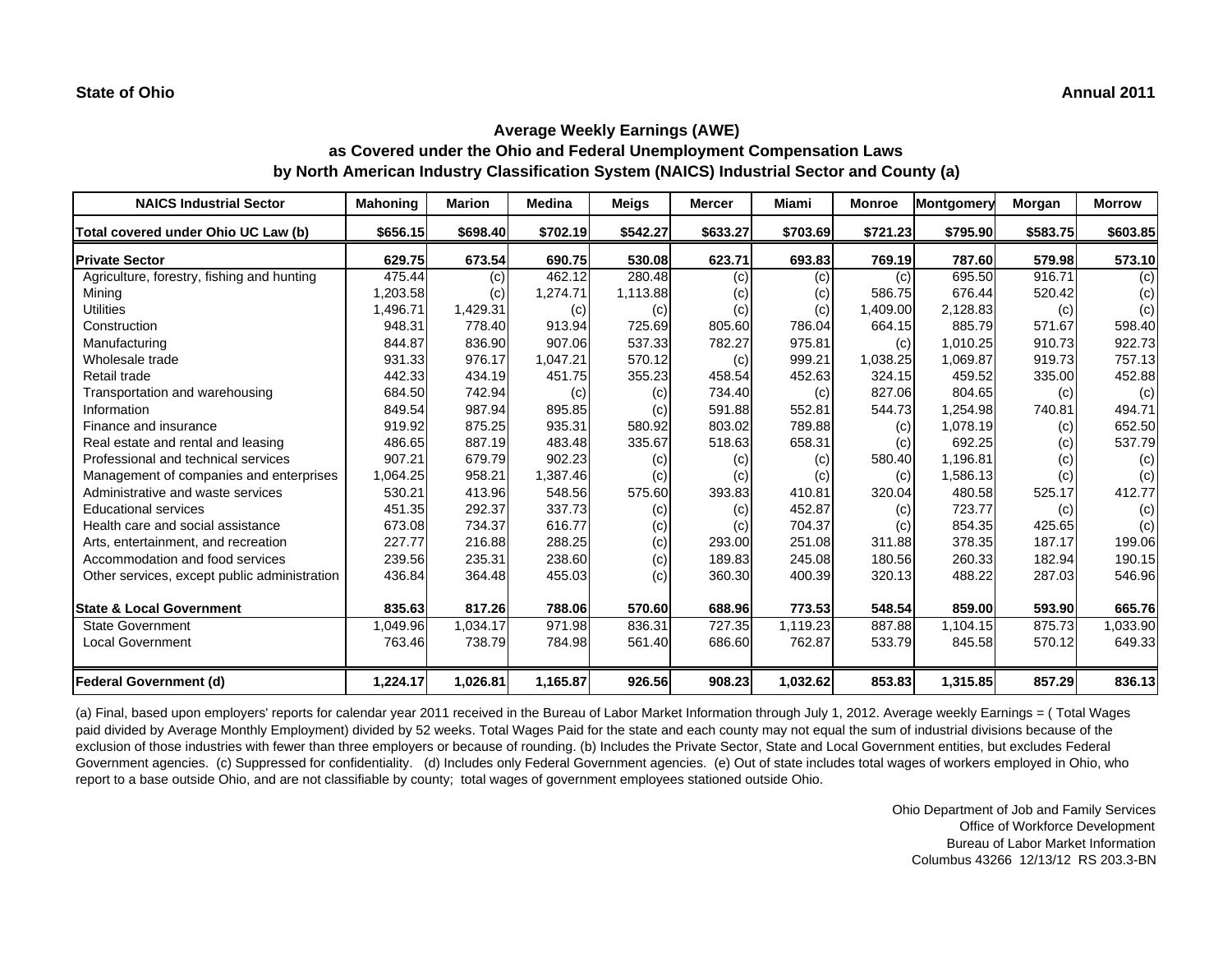| <b>NAICS Industrial Sector</b>               | <b>Muskingum</b> | <b>Noble</b> | <b>Ottawa</b> | Paulding | Perry    | Pickaway | <b>Pike</b> | Portage  | Preble   | Putnam   |
|----------------------------------------------|------------------|--------------|---------------|----------|----------|----------|-------------|----------|----------|----------|
| Total covered under Ohio UC Law (b)          | \$654.44         | \$597.92     | \$709.69      | \$618.46 | \$624.08 | \$758.56 | \$820.90    | \$736.25 | \$619.29 | \$590.10 |
| <b>Private Sector</b>                        | 648.21           | 508.73       | 700.15        | 612.90   | 655.98   | 728.63   | 842.12      | 686.29   | 615.10   | 590.15   |
| Agriculture, forestry, fishing and hunting   | 331.08           | (c)          | (c)           | (c)      | 529.31   | (c)      | (c)         | 429.96   | 827.17   | (c)      |
| Mining                                       | 1,204.38         | (c)          | (c)           | (c)      | 960.02   | (c)      | (c)         | 1,430.79 | 523.42   | (c)      |
| <b>Utilities</b>                             | 1,481.31         | 718.21       | (c)           | (c)      | 1,485.65 | 1,448.50 | (c)         | (c)      | (c)      | (c)      |
| Construction                                 | 1,063.73         | 499.63       | 785.58        | 856.17   | 1,775.92 | 985.35   | 1,253.31    | 865.33   | 732.52   | 680.63   |
| Manufacturing                                | 906.44           | 802.25       | 1,018.98      | 707.87   | 758.60   | 1,103.12 | 1,270.77    | 986.31   | 986.77   | 920.21   |
| Wholesale trade                              | 780.15           | 568.06       | (c)           | 776.19   | 741.65   | 1,129.50 | 790.81      | 1,054.58 | 714.25   | (c)      |
| Retail trade                                 | 415.19           | 368.79       | 448.83        | 383.62   | 379.46   | 456.90   | 392.92      | 432.90   | 384.67   | 410.92   |
| Transportation and warehousing               | 653.23           | 658.31       | 652.37        | (c)      | 383.67   | 616.56   | (c)         | (c)      | (c)      | 665.50   |
| Information                                  | 637.02           | 737.98       | 662.38        | 420.00   | 741.63   | 831.17   | 678.63      | 851.04   | 531.75   | 831.58   |
| Finance and insurance                        | 841.44           | 609.71       | 717.69        | 739.94   | 599.17   | 742.04   | 696.77      | 806.83   | 700.12   | 751.21   |
| Real estate and rental and leasing           | 591.52           | 233.35       | 562.65        | 475.77   | 191.12   | 440.77   | 398.67      | 617.50   | 465.67   | 484.33   |
| Professional and technical services          | 1,014.60         | 866.69       | (c)           | 526.13   | 632.94   | (c)      | 1,524.69    | 930.48   | (c)      | 355.62   |
| Management of companies and enterprises      | 1,077.52         | (c)          | (c)           | (c)      | (c)      | (c)      | (c)         | 1,049.37 | (c)      | (c)      |
| Administrative and waste services            | 406.42           | (c)          | 460.13        | 517.40   | (c)      | 520.48   | 1,182.19    | 589.98   | 272.75   | 413.63   |
| <b>Educational services</b>                  | 659.25           | (c)          | 312.35        | (c)      | (c)      | 268.71   | (c)         | 617.38   | (c)      | 298.67   |
| Health care and social assistance            | 780.56           | 405.85       | 569.77        | (c)      | (c)      | 650.88   | (c)         | 541.50   | (c)      | 470.15   |
| Arts, entertainment, and recreation          | 276.52           | (c)          | 489.48        | (c)      | (c)      | 340.25   | 171.88      | 301.63   | 252.10   | 304.13   |
| Accommodation and food services              | 254.10           | (c)          | 262.37        | (c)      | (c)      | 243.19   | 205.25      | 243.17   | 226.77   | 153.96   |
| Other services, except public administration | 413.06           | 256.01       | 401.93        | 432.49   | 319.18   | 332.76   | 443.27      | 420.02   | 325.78   | 245.12   |
| <b>State &amp; Local Government</b>          | 690.33           | 776.56       | 760.64        | 636.31   | 557.69   | 828.56   | 708.04      | 898.70   | 637.49   | 589.79   |
| <b>State Government</b>                      | 674.77           | 965.31       | 1.009.19      | 879.77   | 901.54   | 980.21   | 808.65      | 1,110.29 | 790.56   | 929.87   |
| <b>Local Government</b>                      | 691.56           | 584.96       | 733.27        | 629.37   | 550.65   | 741.21   | 700.38      | 779.58   | 630.56   | 580.42   |
| <b>Federal Government (d)</b>                | 1,039.83         | 776.27       | 993.69        | 806.77   | 826.23   | 958.12   | 1,179.75    | 1.088.87 | 877.96   | 831.77   |

(a) Final, based upon employers' reports for calendar year 2011 received in the Bureau of Labor Market Information through July 1, 2012. Average weekly Earnings = ( Total Wages paid divided by Average Monthly Employment) divided by 52 weeks. Total Wages Paid for the state and each county may not equal the sum of industrial divisions because of the exclusion of those industries with fewer than three employers or because of rounding. (b) Includes the Private Sector, State and Local Government entities, but excludes Federal Government agencies. (c) Suppressed for confidentiality. (d) Includes only Federal Government agencies. (e) Out of state includes total wages of workers employed in Ohio, who report to a base outside Ohio, and are not classifiable by county; total wages of government employees stationed outside Ohio.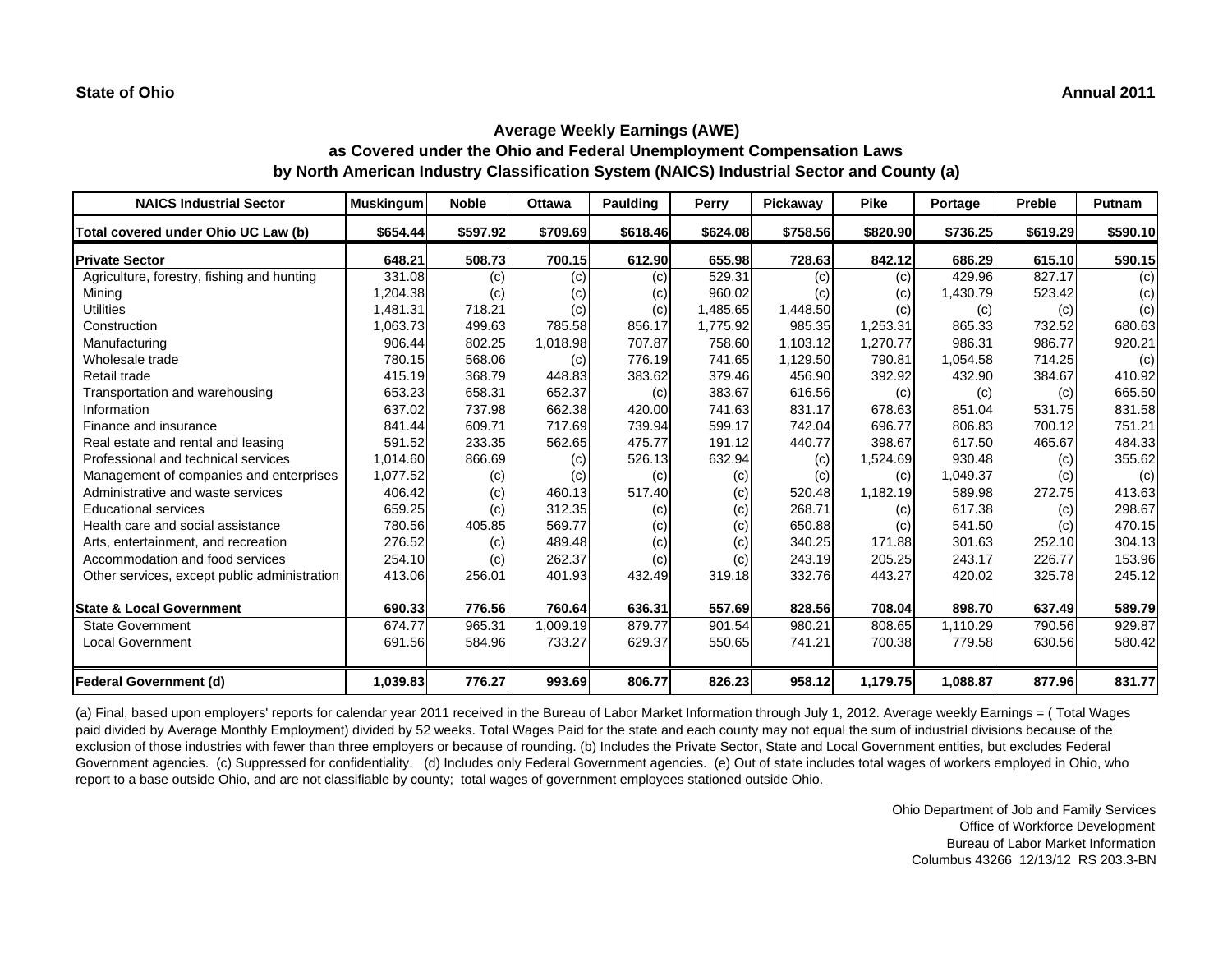| <b>NAICS Industrial Sector</b>               | <b>Richland</b> | <b>Ross</b> | <b>Sandusky</b> | <b>Scioto</b> | <b>Seneca</b> | <b>Shelby</b> | <b>Stark</b> | <b>Summit</b> | <b>Trumbull</b> | <b>Tuscarawas</b> |
|----------------------------------------------|-----------------|-------------|-----------------|---------------|---------------|---------------|--------------|---------------|-----------------|-------------------|
| Total covered under Ohio UC Law (b)          | \$629.75        | \$740.81    | \$655.40        | \$635.65      | \$615.79      | \$808.83      | \$706.85     | \$824.98      | \$738.13        | \$609.27          |
| <b>Private Sector</b>                        | 604.42          | 726.81      | 648.50          | 599.15        | 602.08        | 813.56        | 699.33       | 818.23        | 732.62          | 597.12            |
| Agriculture, forestry, fishing and hunting   | 358.85          | 439.98      | 354.71          | (c)           | 416.08        | 545.83        | 653.02       | 548.00        | 510.00          | 445.15            |
| Mining                                       | 741.83          | 656.85      | 979.13          | (c)           | 987.75        | (c)           | 1,072.52     | 991.33        | 629.62          | 1,041.73          |
| <b>Utilities</b>                             | (c)             | 1,312.94    | 1,738.06        | 1,183.48      | 1,213.63      | (c)           | 1,464.54     | 1,490.88      | 1,596.73        | 1,200.54          |
| Construction                                 | 793.81          | 638.23      | 745.38          | 671.96        | 801.46        | 920.27        | 884.62       | 922.27        | 805.92          | 741.65            |
| Manufacturing                                | 879.21          | 1,127.56    | 847.98          | 908.04        | 835.60        | 1,053.12      | 1,047.79     | 1,049.65      | 1,315.60        | 833.62            |
| Wholesale trade                              | 792.71          | 822.04      | 783.75          | 537.94        | 734.46        | 836.98        | 994.73       | 1,105.12      | 900.67          | 770.96            |
| Retail trade                                 | 442.79          | 436.27      | 442.21          | 454.38        | 466.33        | 459.15        | 448.23       | 490.25        | 446.23          | 418.21            |
| Transportation and warehousing               | (c)             | 765.42      | 705.29          | 627.25        | 709.48        | (c)           | 760.73       | 832.29        | 805.77          | 725.10            |
| Information                                  | 856.77          | 1,007.92    | 676.44          | 612.63        | 466.33        | 1,116.00      | 737.58       | 1.076.13      | 836.94          | 653.81            |
| Finance and insurance                        | 808.62          | 720.29      | 708.02          | 723.54        | 820.35        | 778.63        | 887.90       | 1,126.13      | 757.23          | 721.38            |
| Real estate and rental and leasing           | 486.73          | 509.40      | 706.29          | 528.56        | 447.17        | 579.73        | 577.48       | 643.40        | 520.42          | 507.10            |
| Professional and technical services          | 748.12          | 684.87      | 679.94          | 1,000.69      | 597.85        | (c)           | 871.19       | 1,126.88      | 737.25          | 804.00            |
| Management of companies and enterprises      | 1,626.98        | 1,006.08    | 1,353.50        | 972.21        | 985.10        | (c)           | 1,192.44     | 1,736.17      | 1,248.63        | 891.33            |
| Administrative and waste services            | 342.65          | 452.46      | 485.37          | 831.50        | 320.42        | 395.83        | 502.75       | 497.02        | 447.94          | 416.67            |
| <b>Educational services</b>                  | 401.27          | 494.67      | (c)             | 378.17        | 612.38        | (c)           | 556.90       | 533.19        | 442.25          | 320.42            |
| Health care and social assistance            | 677.19          | 943.48      | (c)             | 673.77        | 543.38        | (c)           | 734.48       | 804.48        | 671.06          | 577.96            |
| Arts, entertainment, and recreation          | 217.25          | 258.40      | 267.71          | 227.44        | 215.50        | 201.87        | 309.19       | 321.50        | 237.19          | 218.08            |
| Accommodation and food services              | 244.96          | 248.54      | 212.58          | 230.77        | 191.46        | 218.87        | 252.65       | 255.31        | 225.92          | 223.35            |
| Other services, except public administration | 381.44          | 325.16      | 382.46          | 422.72        | 312.01        | 431.08        | 420.74       | 497.60        | 378.47          | 451.82            |
| <b>State &amp; Local Government</b>          | 782.27          | 799.07      | 704.07          | 766.89        | 693.73        | 765.25        | 762.78       | 880.67        | 775.28          | 686.48            |
| <b>State Government</b>                      | 1,061.92        | 958.69      | 926.54          | 911.67        | 874.67        | 998.92        | 1.047.04     | 1,031.65      | 1,051.46        | 995.00            |
| <b>Local Government</b>                      | 712.94          | 719.02      | 696.38          | 690.15        | 662.25        | 737.10        | 735.88       | 846.92        | 750.77          | 652.77            |
| <b>Federal Government (d)</b>                | 1,164.31        | 1,238.44    | 979.83          | 1,046.92      | 972.85        | 941.71        | 1,163.08     | 1,243.69      | 1,061.88        | 1,015.42          |

(a) Final, based upon employers' reports for calendar year 2011 received in the Bureau of Labor Market Information through July 1, 2012. Average weekly Earnings = ( Total Wages paid divided by Average Monthly Employment) divided by 52 weeks. Total Wages Paid for the state and each county may not equal the sum of industrial divisions because of the exclusion of those industries with fewer than three employers or because of rounding. (b) Includes the Private Sector, State and Local Government entities, but excludes Federal Government agencies. (c) Suppressed for confidentiality. (d) Includes only Federal Government agencies. (e) Out of state includes total wages of workers employed in Ohio, who report to a base outside Ohio, and are not classifiable by county; total wages of government employees stationed outside Ohio.